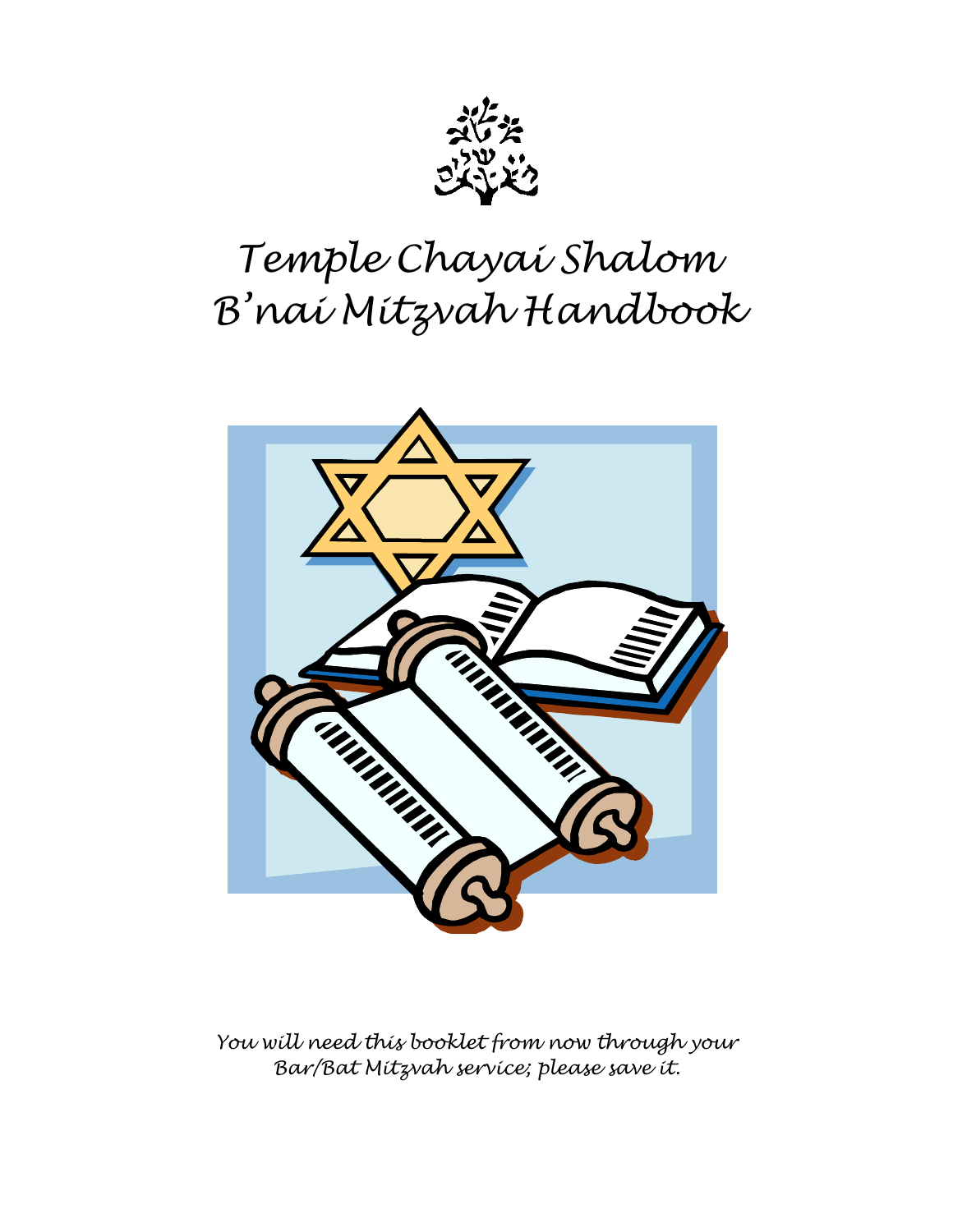# **Table of Contents**

|                                                                 | Page           |
|-----------------------------------------------------------------|----------------|
| <b>INTRODUCTION</b>                                             | 4              |
| TIMELINE/PROCESS:                                               |                |
| Late Fall Grade 5: On the Road to Bar/Bat Mitzvah:              | 5              |
| <b>Assigning Bar/Bat Mitzvah Service Dates</b>                  | 5              |
| Grades 5 & 6: Continuing the Journey to Bar/Bat Mitzvah: Family |                |
| Workshops                                                       | 5              |
| <b>Tutor Assignments</b>                                        | 6              |
| <b>Tzedakah and Class Gifts</b>                                 | 6              |
| 12-18 Months Before the Bar/Bat Mitzvah Service                 | $\overline{7}$ |
| Plan celebration                                                | $\overline{7}$ |
| 9-12 Months Before the Bar/Bat Mitzvah Service                  | $\overline{7}$ |
| <b>Meet Tutor</b>                                               | $\overline{7}$ |
| <b>Plan Guest List</b>                                          | $\overline{7}$ |
| Clothing                                                        | 7              |
| 2-3 Months Before the Bat/Bat Mitzvah Service                   | 8              |
| Student meets with Rabbi to prepare d'var Torah                 | 8              |
| <b>Student meets with Cantorial Soloist</b>                     | 8              |
| Honors (Includes Torah Honors and English Readings)             | 8              |
| Kippot & Tallitot                                               | 8              |
| <b>Bimah decorations</b>                                        | 8              |
| <b>Board of Directors Representative Contact</b>                | 9              |
| <b>Communicate with Ushers</b>                                  | 9              |
| 4 Weeks Before the Bar/Bat Mitzvah Service                      | 9              |
| Programs                                                        | 9              |
| Multi Purpose Room Set Up Requests                              | 9              |
| 2 Weeks Before the Bar/Bat Mitzvah Service                      | 10             |
| Parent's Blessing                                               | 10             |
| Candy                                                           | 10             |
| Kiddush                                                         | 11             |
| Week of the Bar/Bat Mitzvah Service                             | 10             |
| Final Walk-Through                                              | 10             |
| Photography                                                     | 10             |
| Delivery of Food and/or Flowers                                 | 11             |
| Friday Night: Erev Shabbat                                      | 11             |
| Bat/Bat Mitzvah Service Day                                     | 11             |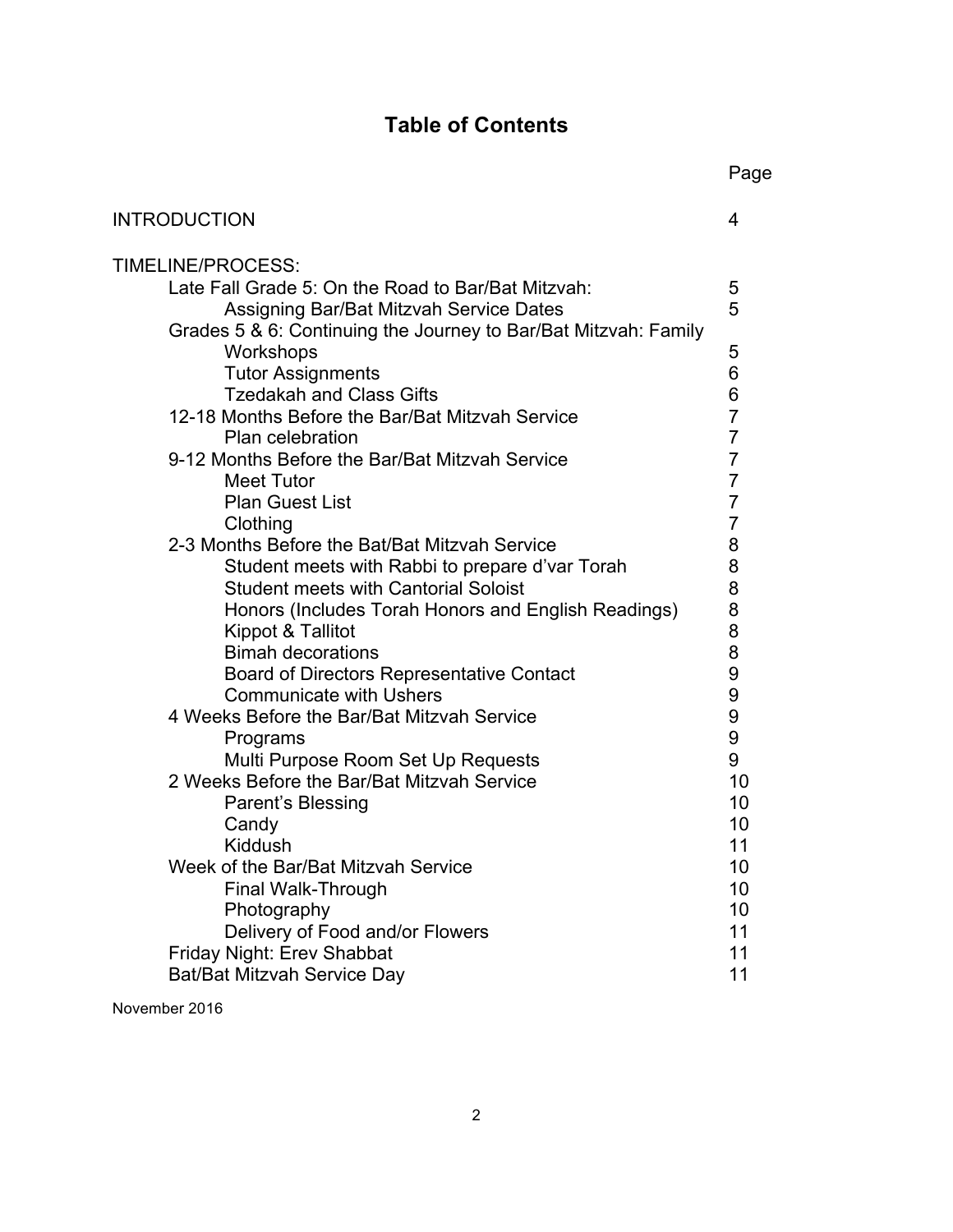| REQUIREMENTS, RESPONSIBILITIES, AND POLICIES:               | 12 <sup>°</sup> |
|-------------------------------------------------------------|-----------------|
| <b>Religious School Education</b>                           | 12              |
| <b>Shabbat Service Attendance</b>                           | 12 <sup>2</sup> |
| Synagogue Life                                              | 13              |
| <b>Tutoring Policies</b>                                    | 13              |
| <b>Cancellation Policy</b>                                  | 13              |
| Late Arrival and No Show Policy                             | 13              |
| Cancelation of Lessons by Tutor                             | 14              |
| <b>ANNUAL ADDENDUM:</b>                                     | 14              |
| <b>Policy Regarding Temple Financial Obligations</b>        | 14              |
| <b>Tutoring Sessions</b>                                    | 14              |
| Bar/Bat Mitzvah Service Dates between July 1 and December 1 | 15              |
| Bar/Bat Mitzvah Service Dates between January 1 and June 30 | 15              |
| Fees                                                        | 15              |
| Kashrut Policy (Food allowed in Temple Building)            | 15              |
| Addendum- Information on Honors                             | 16              |
| <b>Photography Policy</b>                                   | 18              |
| <b>Tutoring Payment Selection Form</b>                      | 19              |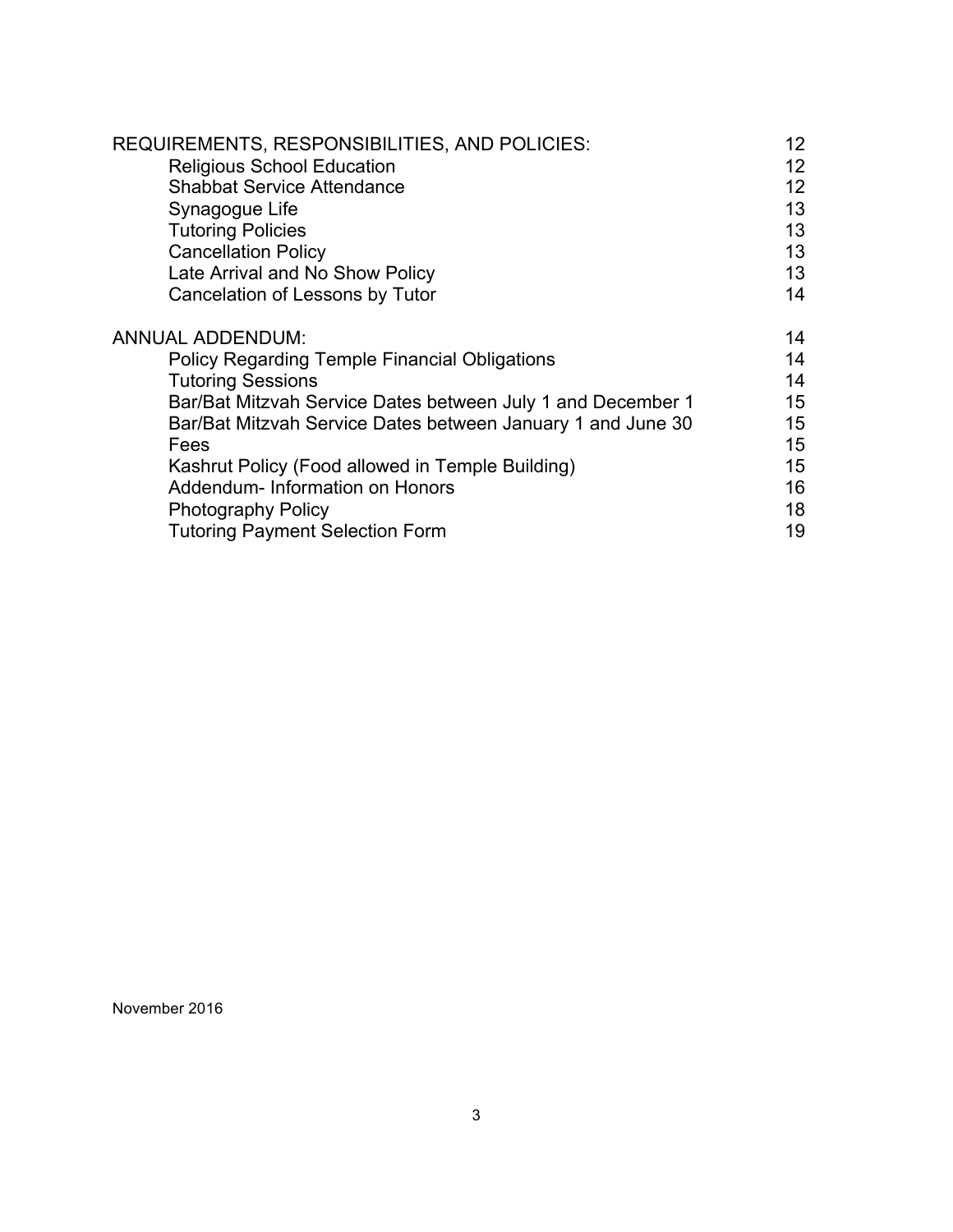### **INTRODUCTION:**

Shalom! You are entering an exciting and enriching time in the life of your family. Your child will soon be preparing to become a Bar or Bat Mitzvah: responsible for the commandments, an adult in the eyes of the Jewish community. We hope that the information in this booklet will help clarify the procedures, requirements, responsibilities, and expectations involved in the Bar/Bat Mitzvah process.

At Temple Chayai Shalom, the public celebration of becoming a Bar/Bat Mitzvah is an honor offered by the congregation to eligible individuals, as outlined in this booklet. The continuity of the Jewish people depends on a knowledgeable and committed Jewish community. SULAM, our congregation's educational program, supports the development of Jewish identity and builds connections among participants and a sense of belonging in Jewish community. SULAM fosters spiritual growth. In addition, SULAM enriches participants' lives with exploration of Torah, values, tradition, and culture, making Judaism a part of their everyday lives.

All Jewish children 13 years old are eligible to be considered for Bar/Bat Mitzvah. For our purposes, a child is Jewish who has at least one Jewish parent, as long as the child has been raised as a Jew and lives his/her life as a Jew.

The family of the Bar/Bat Mitzvah candidate must be members of Temple Chayai Shalom in good standing, according to the financial policies for Bar/Bat Mitzvah as established by the Board of Directors.

The Ritual Committee of Temple Chayai Shalom publishes this booklet to clarify the procedures and responsibilities for Bar/Bat Mitzvah candidates and their families. We hope that it is helpful. Please feel free to contact the chairperson of the Ritual Committee or the Rabbi with questions.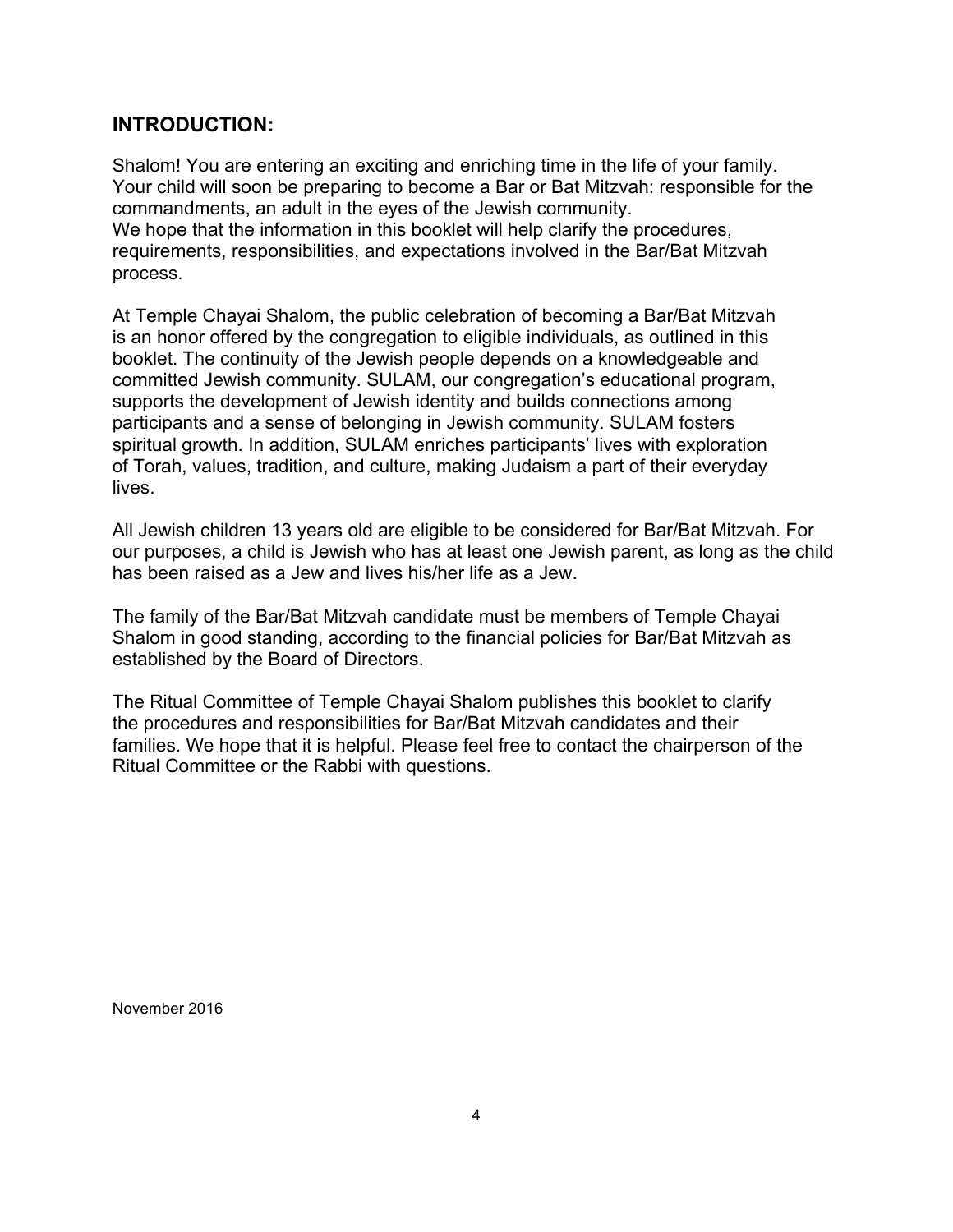# **TIMELINE/PROCESS:**

# **Late Fall Grade 5: On the Road to Bar/Bat Mitzvah:**

# **Assigning Bar/Bat Mitzvah Service Dates:**

Late in the fall of the fifth grade, parents will receive correspondence from the congregation with general information about the Bar/Bat Mitzvah process, a list of possible Bar/Bat Mitzvah service dates, and a questionnaire, which will be used to determine Bar/Bat Mitzvah service dates for the class. The questionnaire will give families an opportunity to request dates, as well as to share information about the number of anticipated guests and information relative to the potential pairing of classmates.

Many Shabbatot are available for services in the morning or afternoon. Date assignments are made by a small committee appointed by the Ritual Committee. They will do their best to honor individual requests, but unfortunately, they may not always be able to do so.

If the number of children in a class permits and enough dates are available, one child will be assigned to a date. Please understand that if a new family joins the congregation at a later time, their child may be scheduled with yours to share a date for their Bar/Bat Mitzvah service. There are also occasions when two children from the same family (siblings or cousins) are paired for the same date.

We will confirm your date once the process has been completed. Once the date has been assigned, no changes will take place without the permission of the Rabbi. Once the date has been set, the family may begin to plan the service and the reception.

# **Grade 5 & 6: Continuing the Journey to Bar/Bat Mitzvah - Family Workshops:**

A series of Bar/Bat Mitzvah family workshops will be held and will be an opportunity for prayer, learning, and community building. Pertinent information about the Bar/Bat Mitzvah experience will be discussed and distributed. Many of your questions will be answered at this time.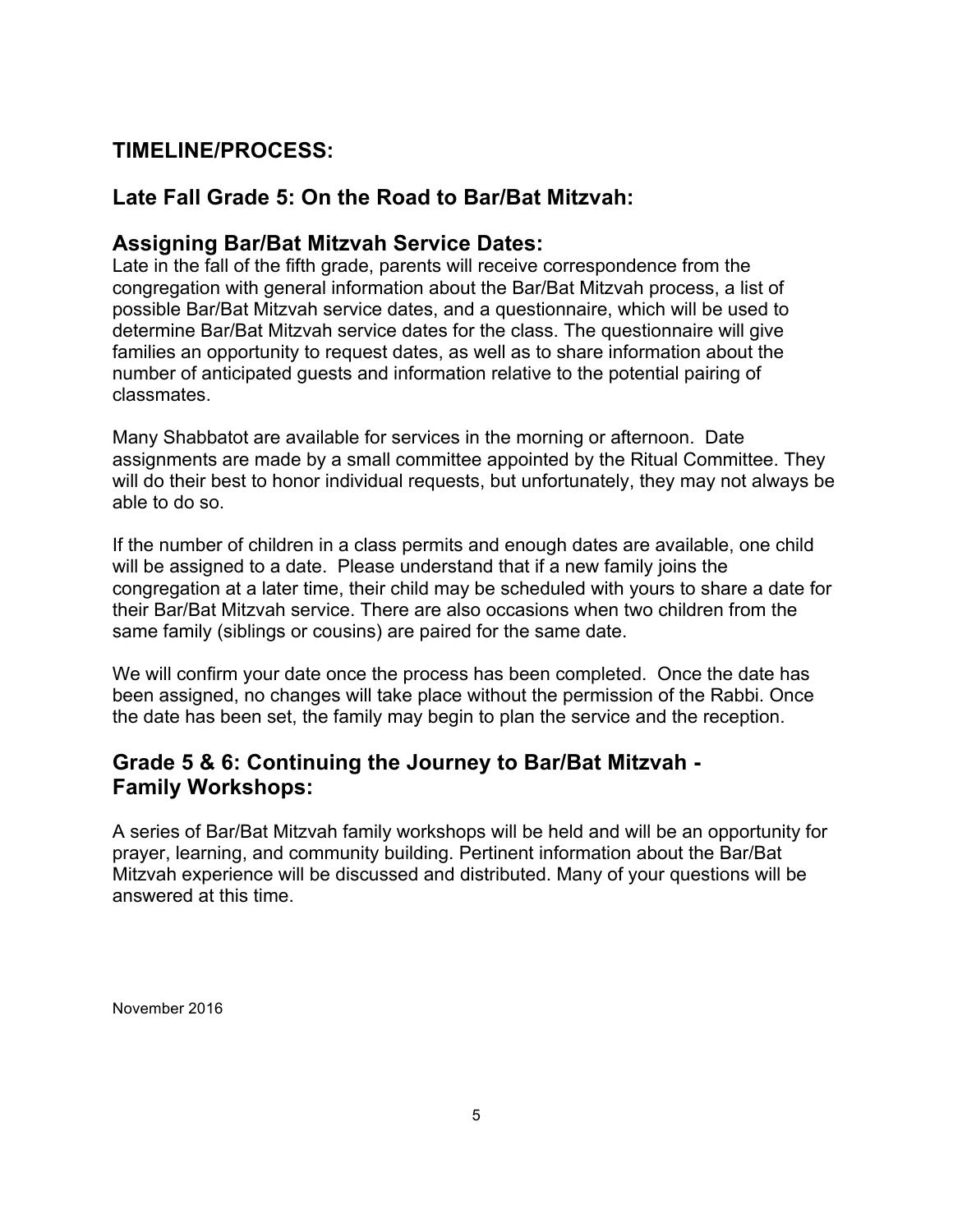### **Tutor Assignments:**

We are dedicated to ensuring that the preparation for your child's Bar/Bat Mitzvah service is a positive experience for everyone involved. The tutor will be an important connection between the congregation and your family and will be the primary teacher leading up to your special day. We are lucky to have incredibly talented and dedicated tutors to work with your child.

Most students begin their preparation to lead the service, including the study of their Torah and Haftarah portions, with a private tutor at least nine months before the Bar/Bat Mitzvah service date. They usually meet with the tutor once a week and may add sessions as they get closer to the date of the service. The decision on when to begin lessons with the tutor is a collaborative one, made by the parent, the Rabbi, the Cantorial Soloist, and the tutor.

The student's fluency in Hebrew, his/her knowledge of the morning prayers, his/her individual learning style, and the demands of his/her schedule all need to be considered when planning the tutoring process. In the fall of the sixth grade, you will receive a questionnaire that will help us match your child with the best possible tutor. We will take into account your child's schedule and your family's geographic preference. Once your child has been assigned to a tutor, please contact the tutor directly to schedule your appointments.

There is a uniform fee for the 45-minute lessons that is set annually by the Board of Directors and billed by the congregation.

# **Tzedakah and Class Gift:**

In honor of your child becoming a Bar/Bat Mitzvah, it is traditional to make a donation to the congregation. In recent years, classes have chosen to present a group gift. As a class, you might wish to choose a parent representative to coordinate a B'nai Mitzvah class gift. If your class chooses to donate a group gift, a "wish list" may be requested from the president(s) of the congregation. All items to be donated must be approved by the Board of Directors, and anything for the sanctuary must first be approved by the Ritual Committee.

We also encourage families and their children to remember those who are not as fortunate as they are by giving a donation to a charitable organization.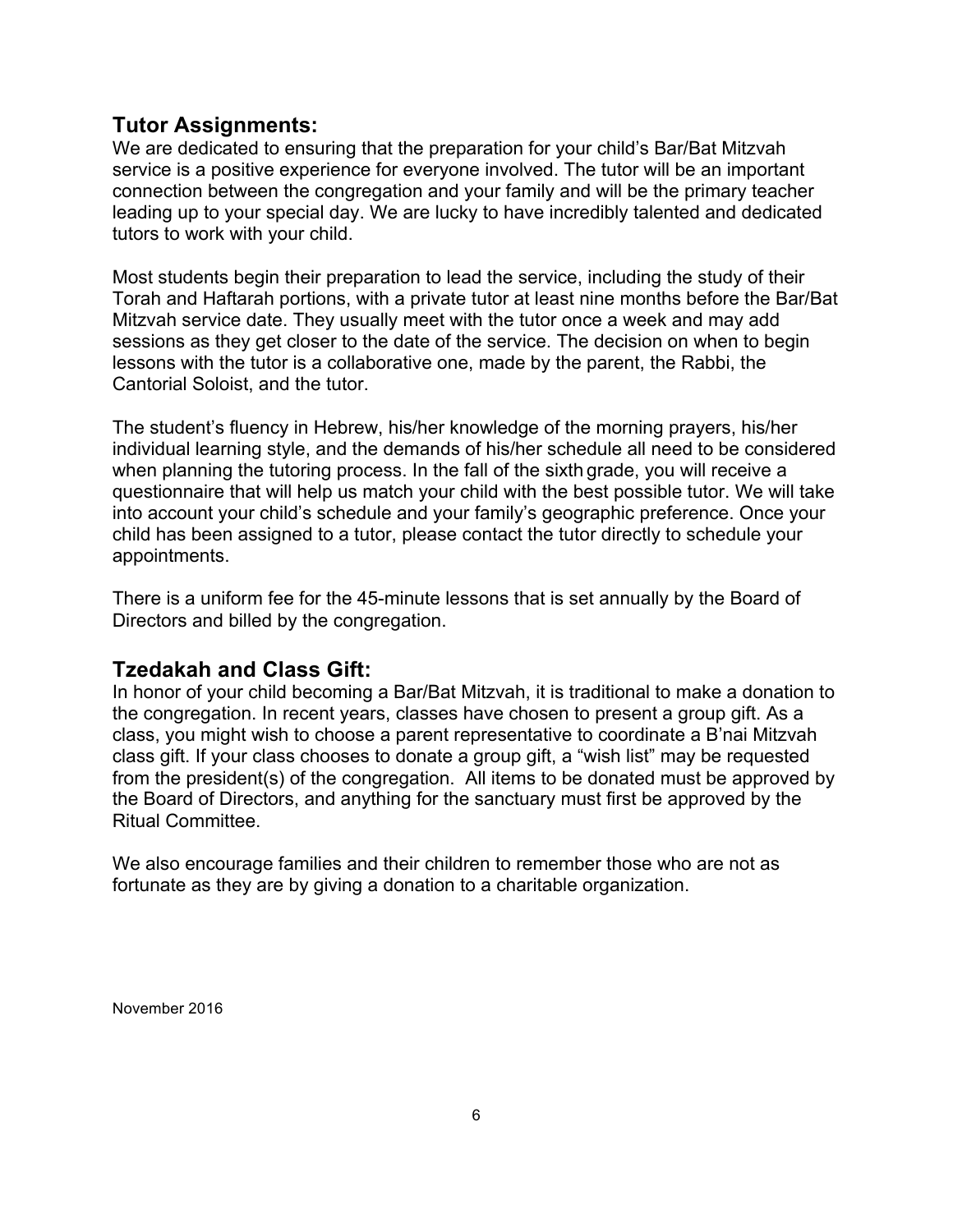# **12-18 Months Before the Bar/Bat Mitzvah Service:**

At this time, families often begin to make plans for the celebratory meal following the service. Congregants are welcome to host a kiddush luncheon at the temple.

We take our kashrut policy seriously; it is included at the end of this booklet on page 15. If you need some guidance, we encourage you to ask the Rabbi or the chairperson of the Ritual Committee.

# **9-12 Months Before the Bar/Bat Mitzvah Service:**

### **Meet Tutor:**

The student begins to meet with his/her tutor to begin individual preparation of the Shabbat morning or afternoon service, including Torah and Haftarah portions. To begin, students will read their Torah portion in English and work with the tutor to choose a section that is meaningful to him/her.

The student is encouraged to lead as much of the service as possible. The Torah and Haftarah readings and individual prayers are to be chanted in Hebrew. Recordings of the prayers and individual portions will be provided to you.

# **Plan Guest List:**

As you begin to plan your guest list, please know that, in keeping with the Jewish values of community and hospitality, it is the policy of Temple Chayai Shalom that the Bar/Bat Mitzvah candidates invite all of the students in their Hebrew School class to both the service and the reception. To help you do this, we will provide a class list. We encourage all students to attend their classmates' services and celebrations as a demonstration of their support and commitment to each other. In addition, it is also our practice to invite the student's tutor and their significant others.

# **Clothing:**

During this time period, it is common for families to start to plan their clothing for this special occasion. We ask that you and your family be mindful of appropriate dress for the sanctuary. Short skirts and bare shoulders are not appropriate, and all men, regardless of religion or age, are asked to wear a kippah as a head covering.

We encourage all families to attend other B'nai Mitzvah services while you are planning your special day so that you can observe what other families do.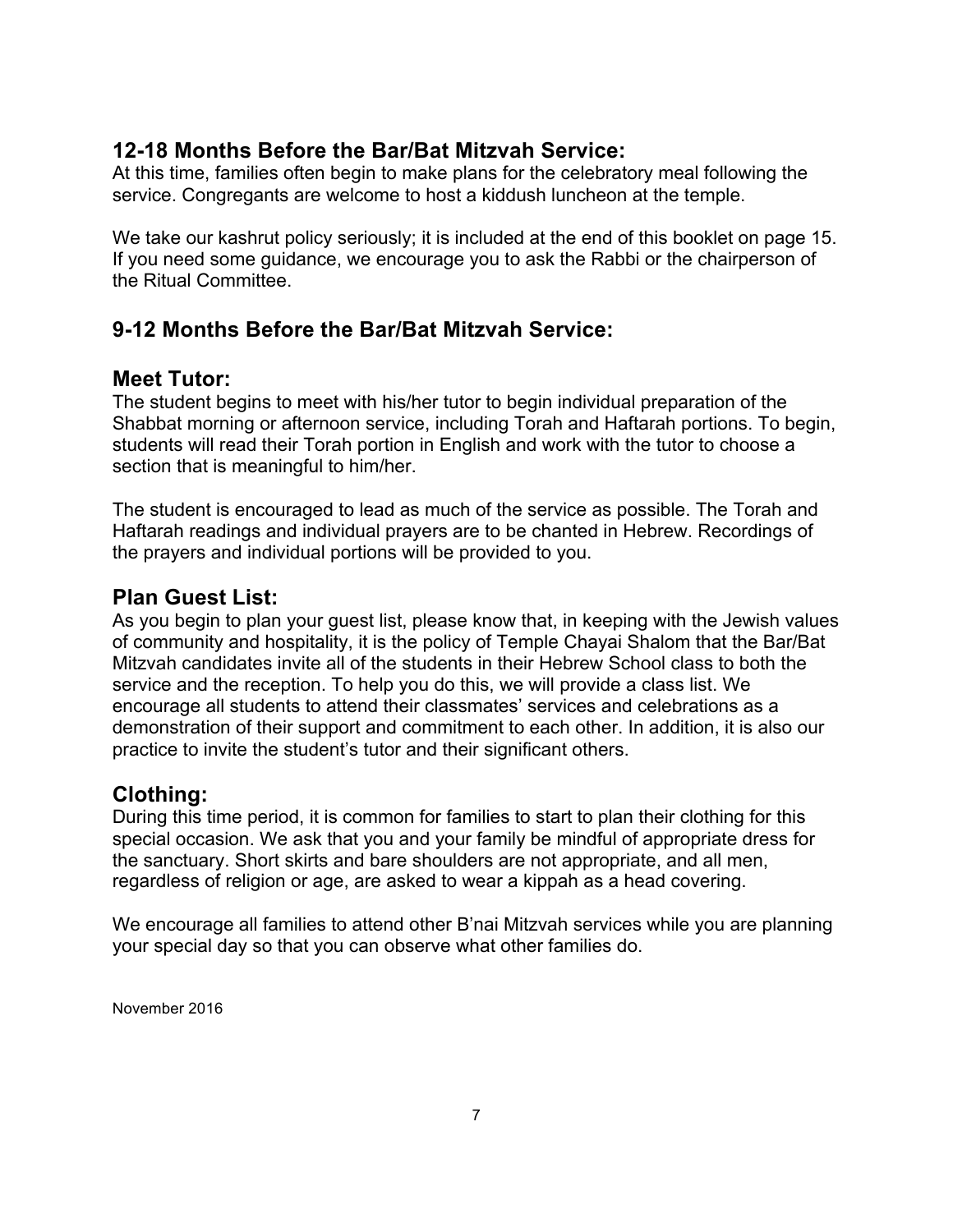# **2-3 Months Before the Bar/Bat Mitzvah Service:**

# **Student Meets with Rabbi to Prepare d'var Torah:**

The Rabbi will be in touch to schedule several meetings with the student. The student and Rabbi will study the texts together. The student will write and share a d'var Torah, a learning or insight that s/he has gained based on the Torah text studied, as well as a brief introduction to the Haftarah.

### **Student Meets with Cantorial Soloist:**

Once your child knows the assigned Torah and Haftarah portions, he/she will meet twice with the Cantorial Soloist to polish the chanting and bimah presence. If a meeting needs to be cancelled, please give at least 48 hours notice.

### **Honors (includes Torah Honors and English Readings):**

Because we wish to help you include people who are important to you in order to make your day as meaningful, inclusive, and joyous as possible, there are certain honors that are available to give out at a Bar/Bat Mitzvah service. Please see an outline of the honors policy on page 16).

The Rabbi will guide you on what roles may be taken by those who are and those who are not Jewish. Reciting the blessing before and after the Torah reading, as well as lifting and dressing the Torah, are reserved for those of the Jewish faith. (All Jewish adults with Torah honors are expected to wear a tallit.) Other honors include opening/closing the ark and English prayers. The Rabbi will provide a list of suggested prayers, and will also review any others that you may like to include. The Rabbi will also provide you with a form to complete, indicating whom you choose to honor at the service. This form should be returned to the Rabbi one month before the service.

# **Kippot and Tallitot:**

We have kippot available, and you may also provide personalized ones. Jewish quests over the age of 13 are encouraged to bring and wear a tallit. We do not have sufficient tallitot for the whole congregation.

### **Bimah Decorations:**

If flowers or other arrangements for the bimah (such as a basket of food to be donated) are desired for the service, the family provides them. We recommend that your arrangements not utilize fragrant flowers, as some people are allergic. Please contact the temple office to arrange for delivery of the items.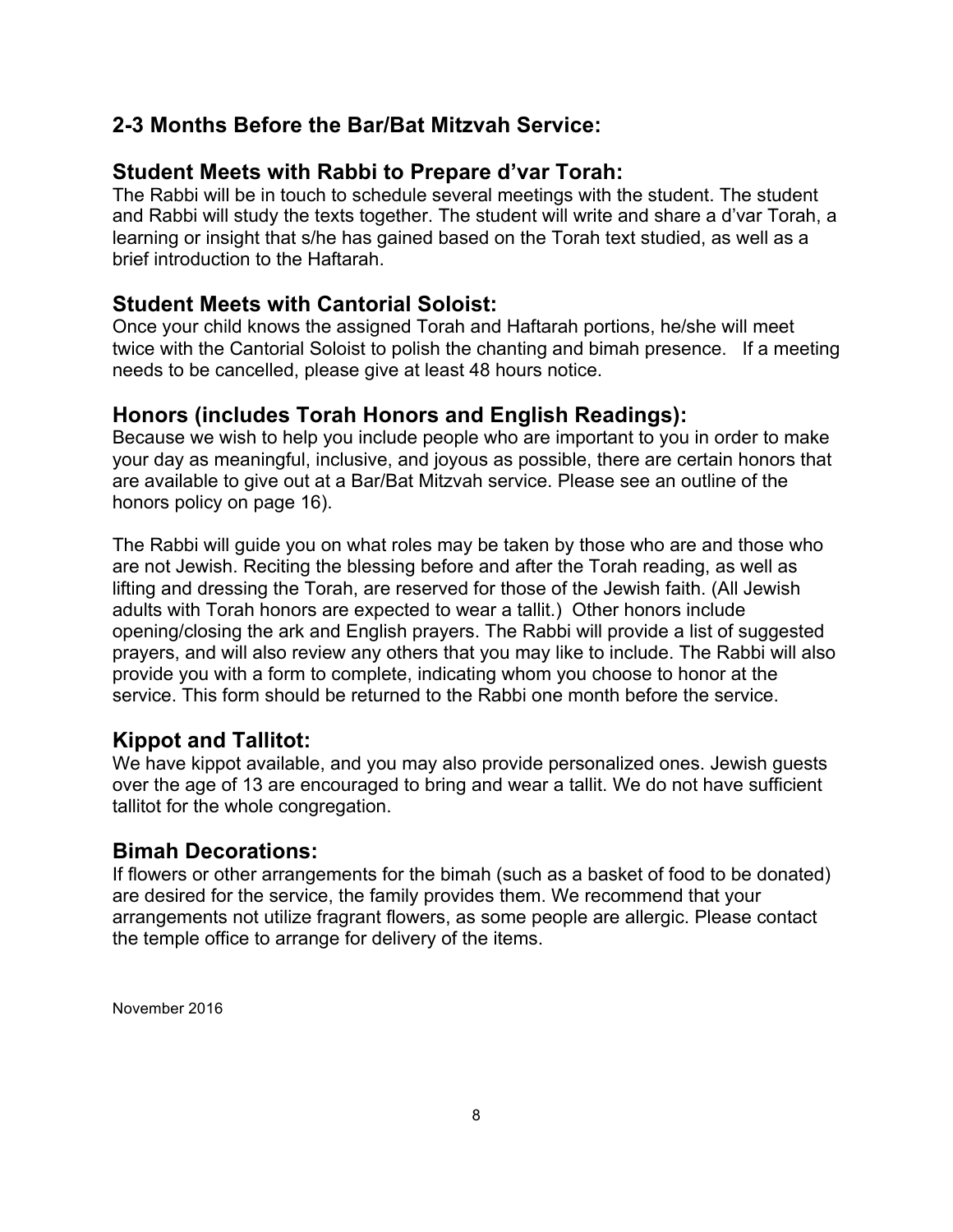### **Board of Directors Representative Contact:**

During this time period, the Board of Directors Representative for your specific Bar/Bat Mitzvah service will be contacting you to introduce him/herself and answer any logistical questions you may have.

### **Ushers:**

You are going to be very busy on the morning of your child's Bar/Bat Mitzvah service. It is necessary to ask for help with certain tasks. Consequently, each family assigns two adult ushers, who are temple members. Families in the class often help each other out by serving as ushers for one another. They will greet guests, pass out books and programs, direct seating arrangements, and maintain decorum in the sanctuary. They are also responsible for returning the books, kippot, and tallitot to their respective storage places after the service.

Ushers are also asked to set up and clean up the Kiddush that follows the service. This includes setting up food in the lobby or multi-purpose room, clearing any unused food, wiping down tables, and taking trash to the dumpster. Please do not leave any food in the kitchen. Take it home and enjoy it!

### **4 Weeks Before the Bar/Bat Mitzvah Service:**

### **Programs:**

The Ritual Committee has prepared a booklet that includes an explanation of the service for those who are unfamiliar with Jewish customs and practices. In addition, some families choose to create a personalized program to be given to each member of the congregation attending the service. If you wish to produce your own, please share a draft with the Rabbi at least four weeks before the Bar/Bat Mitzvah service. Please do not print the final copies until approval has been provided by the Rabbi. If you are sharing a Bar/Bat Mitzvah service with another student, we ask that you create one program for everyone. This program may include a letter of greeting, a list of honorees, and additional selected readings.

### **Multi-Purpose Room Set Up Requests:**

If you plan to use the multipurpose room before or after the service, you will need to provide details on how you would like the room arranged within 3-4 weeks of the event. You will be contacted by your Board of Directors Representative to confirm these details. The B'nai Mitzvah fee set annually by the Board of Directors includes the use of the multipurpose room.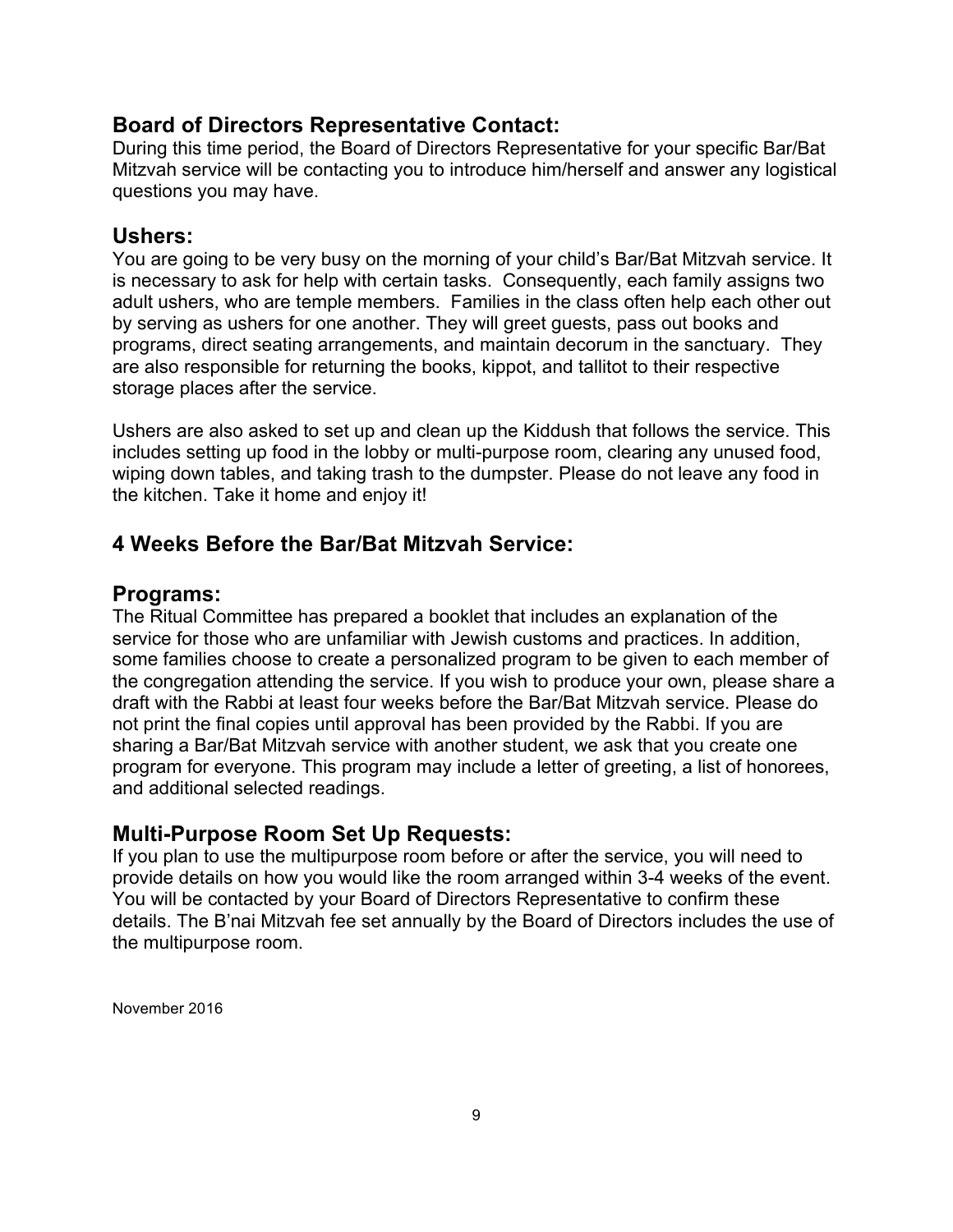If a family is having a tent and needs tables and chairs set up outside, the family is responsible for making all arrangements; i.e., to rent tables and chairs or to pay someone at the temple to set up and break down anything used in a tent. The maximum size tent allowed is 30 feet by 30 feet and must allow a safe traffic flow around the temple building.

It is the obligation of the family to ensure that the entire facility (including the sanctuary, multipurpose room, kitchen, and classrooms) is in order at the conclusion of the event and that trash has been placed in the dumpster, unless other arrangements have been made.

### **2 Weeks Before the Bar/Bat Mitzvah Service:**

### **Parent Blessing:**

Parents will have the opportunity to offer a blessing for their child at the service. You may wish to start working on your blessing. Guidelines will be provided by the Rabbi.

### **Candy:**

As a sign of a joyous celebration, it has become the custom at TCS to toss soft candy toward the Bar/Bat Mitzvah child. Certain parameters have been established to protect individuals and the facility. TCS will provide the candy to be tossed by those guests sitting in the first few rows.

The Ritual Committee reserves the right to disallow the throwing of candy if it appears that the safety of the people in the sanctuary or the protection of the premises cannot be guaranteed.

### **Responsibilities for the Kiddush:**

Families are expected to provide and host a Kiddush (grape juice, challah, and/or other refreshments such as small pastries) following the service. The food for Kiddush may be as simple as challah and grape juice, or as elaborate as a whole meal. This is up to you. Families must provide their own paper goods, including tablecloths.

### **Week of the Bar/Bat Mitzvah Service:**

### **Final Walk-Through and Photography:**

November 2016 The final walk-through for the whole family will take place in the sanctuary with the Rabbi, usually on Thursday afternoon. Pictures may be taken at the walk-through or before the service on Saturday. Please note that on Saturday, the Torah may not be undressed for the purpose of photos. If the family chooses to take pictures on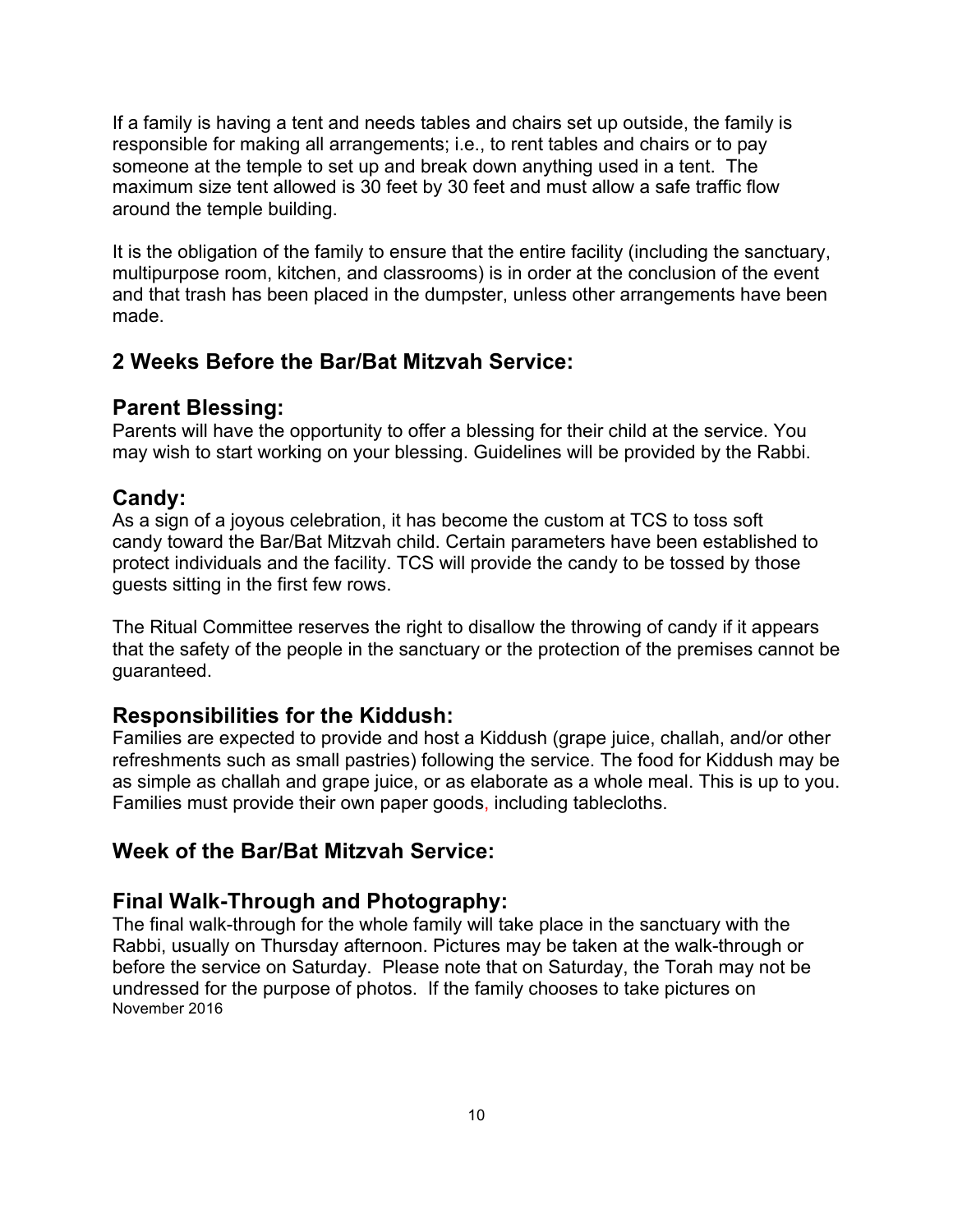Saturday, the family should make appropriate arrangements with the Board of Directors Representative to open the temple early for pictures to ensure the temple is open and available for their family and photographer. No photos may be taken during the service.

The congregation has provided a list of rules for photographers and videographers. Please give this to your vendor, so that there are no surprises.

### **Delivery of Food or Flowers:**

Kindly coordinate any deliveries of food or flowers with the office.

### **Friday Night: Erev Shabbat:**

Having your family come to services that night is a great way to spend quality, sacred time together, as well as to take a moment to pause and reflect before the Bar/Bat Mitzvah service. As part of the service, the Bar/Bat Mitzvah will lead a prayer that has been previously selected in coordination with the Rabbi. This also allows your child to be on the bimah in front of a congregation prior to the actual Bar/Bat Mitzvah service.

# **The Bar/Bat Mitzvah Service Day:**

Before the Shabbat service begins, a video camera may be set up in the Rabbi's office. It may not be moved during the service.

Unless other arrangements have been made, the Board of Directors Representative will open the temple 90 minutes before the start of the service, at the family's request.

Mazel tov! Sit back and kvell!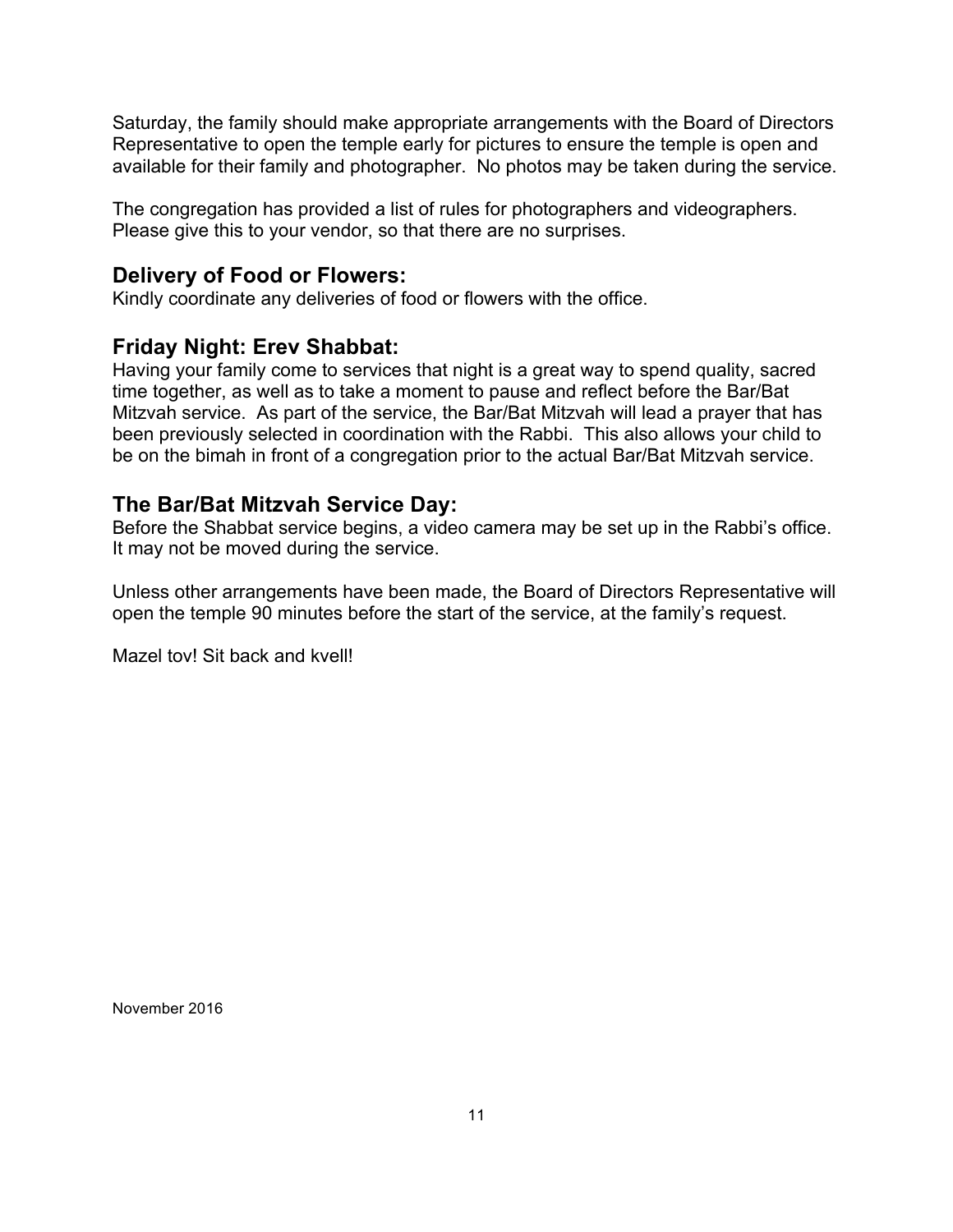# **REQUIREMENTS, RESPONSIBILITIES, AND POLICIES:**

# **Religious School Education**

*New Attendance policy adopted by the school committee August 2016:*

At Temple Chayai Shalom, we place a high value on learning and being part of a learning community. Consistency and participation are very important to a child's educational success, and to their ability to connect with others and develop relationships with classmates. We appreciate that 21st century life is busy, with competing priorities for time and resources. Choosing to belong to a temple shows your commitment to Jewish community and continuity, and we want to partner to make this relationship work and be positive for you and your child. To that end, we strive to offer choice for weekday Hebrew instruction, as well as work through conflicts as they arise. We believe in maintaining high standards of excellence in our educational program, both in Hebrew and Judaic studies, which partly depends upon excellence in attendance.

### **Expectations:**

Children in grades 2-6 are expected to attend all weekday and Sunday sessions regularly, missing no more than 3 total sessions (weekday & Sunday) each semester. Students in grade 7 are expected to attend all Tuesday sessions regularly, missing no more than 2 sessions each semester. Students who miss class will be expected to complete make-up assignments as appropriate. Parents of students who miss in excess of 3 sessions (or 2 in 7th grade), in a given semester, will meet with the Director of Congregational Learning and Rabbi to discuss the reason for the chronic absenteeism and consider options. Options can include, but are not limited to, independent study, paid tutoring at parents' expense, and delayed B'nai Mitzvah.

### **Shabbat Service Attendance**

Attendance and participation at Shabbat services is a proven way for the Bar/Bat Mitzvah student and family to become part of the community, to become familiar with services at TCS, and to develop their own spiritual sense. It is expected that the student and the family will attend at least 5 services during  $5<sup>th</sup>$  grade, at least 6 services during  $6<sup>th</sup>$  grade, and at least 7 services during  $7<sup>th</sup>$  grade. We strongly recommend attendance at as many Shabbat morning services as possible.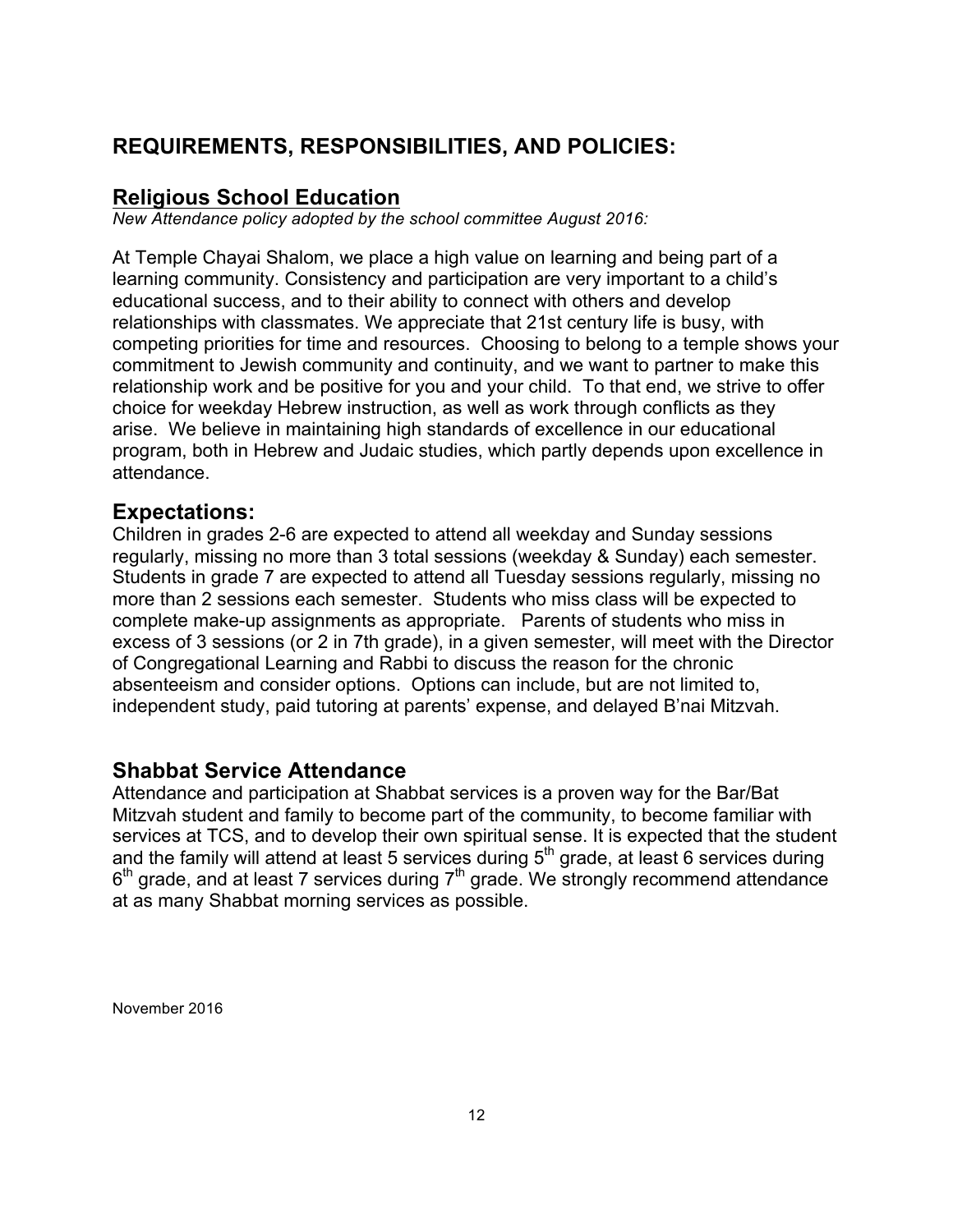# **Synagogue Life**

We encourage students to be fully involved in life at Temple Chayai Shalom. This includes participation in special congregational programming, as well as in our youth group activities. Similarly, we encourage parents to take advantage of the many spiritual, social, and educational opportunities our synagogue offers.

### **A student who has attended a non-congregational religious school or one who has had no formal religious training:**

We affirm the importance of congregational membership in order to instill Jewish identity. Thus we expect,

- The family of a Bar/Bat Mitzvah candidate will become participating members of Temple Chayai Shalom for two years prior to the Bar/Bat Mitzvah ceremony. This includes attending services and becoming involved in congregational life.
- The candidate will attend a minimum of two years of formal education at Temple Chayai Shalom, supplemented by tutoring, as necessary.

# **Tutoring Policies:**

The Board of Directors has established the following policies regarding Bar/Bat Mitzvah tutoring in an effort to make this experience fair and equitable to both you and your child's tutor.

### **CANCELLATION POLICY**

Please provide the courtesy of at least a 24-hour notice. This allows your appointment time to be made available to someone else. If your appointment is missed without prior notification to the tutor, or is cancelled within less than 24 hours of the scheduled appointment time (with the exception of emergencies), you will be charged the full tutoring session fee.

### **LATE ARRIVAL AND NO-SHOW POLICY**

It is important for all students to arrive and depart their session on time to assure a full 45 minutes of tutoring. Fees are calculated according to the times stipulated in the schedule.

No adjustment can be made for time lost because of late arrival by the student. You will be required to pay the FULL AMOUNT of the session. Late arrivals sometimes can't be avoided, but the session won't be prorated. The tutor will wait up to 15 minutes past the appointment time before a student will be considered a No-Show.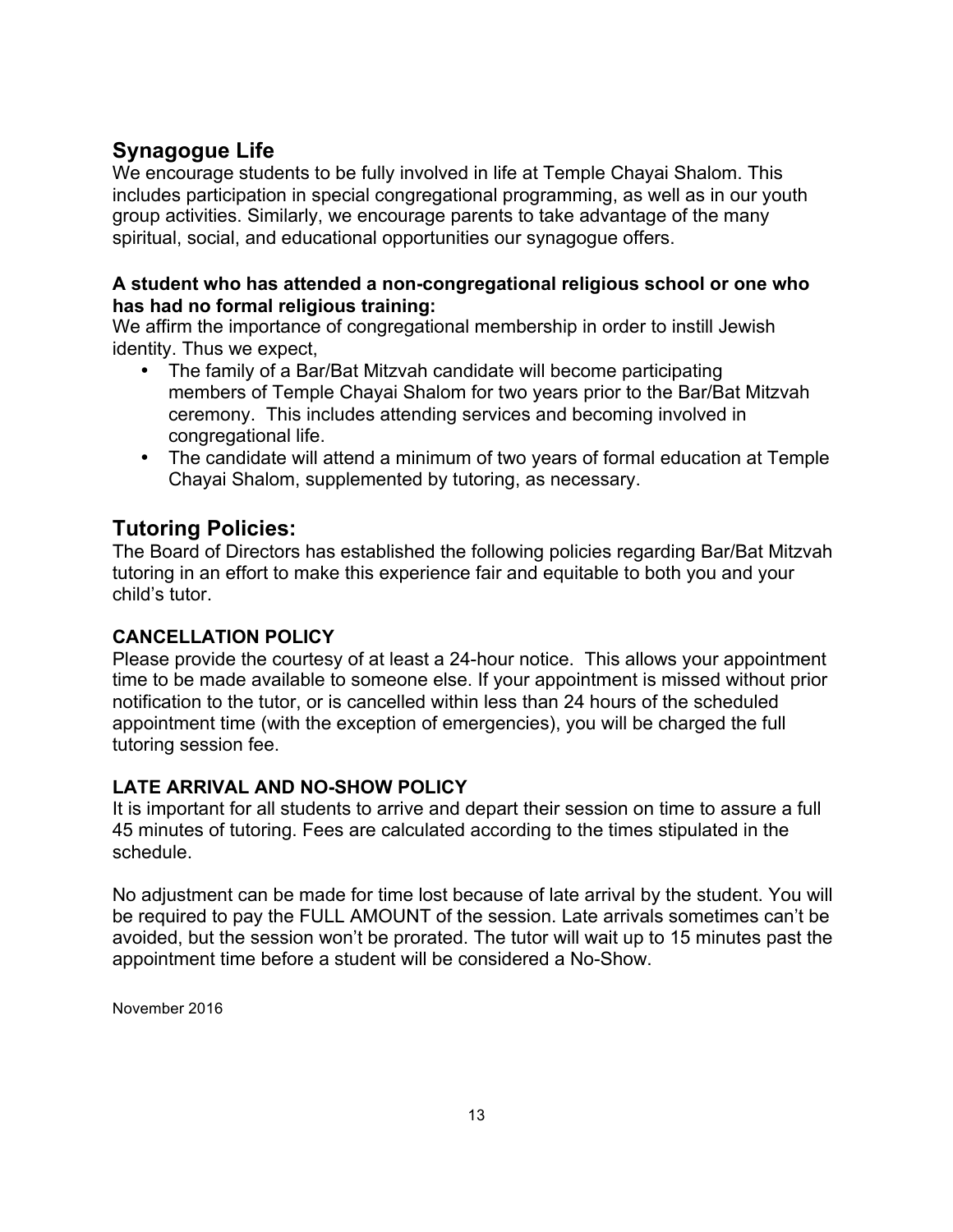### **CANCELLATION OF LESSONS BY TUTOR**

The tutor may cancel lessons by giving 24 hours prior notice to the parent, in which case no fees will be incurred. The tutor will reschedule the appointment at a time agreeable to both parties.

# **ANNUAL ADDENDUM:**

### **Policy Regarding Temple Financial Obligations**

The Board of Directors has established the following policies regarding a family's financial obligations to Temple Chayai Shalom.

### **Tutoring Sessions**

Tutoring is a very personalized process. While the average number of tutoring sessions per child is generally 36, your child may require fewer sessions or need additional sessions, based on the tutor's recommendations. Because the temple pays the tutors directly, each family will be billed a one-time charge for tutoring services approximately one month before tutoring begins. It is based on the estimate of 36 sessions at a rate of \$50 per session (or a total of \$1,800). The balance will be adjusted accordingly if the Bar/Bat Mitzvah student requires fewer or additional tutoring sessions.

Tutoring charges may be paid, in advance, either in a one-time payment or monthly via check or credit card as part of your normal payments to the temple. In order to process your payments, please fill out the attached Tutoring Payment Selection form that gives us the authority to charge an account or identify a date that each payment will be made. Please see dates below when full payments of all temple financial obligations are due.

Our financial policy requires families to be in good financial standing. Your TCS account must be current including dues, fees, and tutoring charges. The Treasurer and/or a Copresident, if need be, will notify the tutor and the family if tutoring is to be suspended. We will not compensate the tutors for sessions provided to families who are not in good standing.

If you are having financial difficulties, please contact our bookkeeper, at 508-238-6385 or finance@templechayaishalom.org, or the temple Treasurer, at treasurer@templechayaishalom.org, about your account.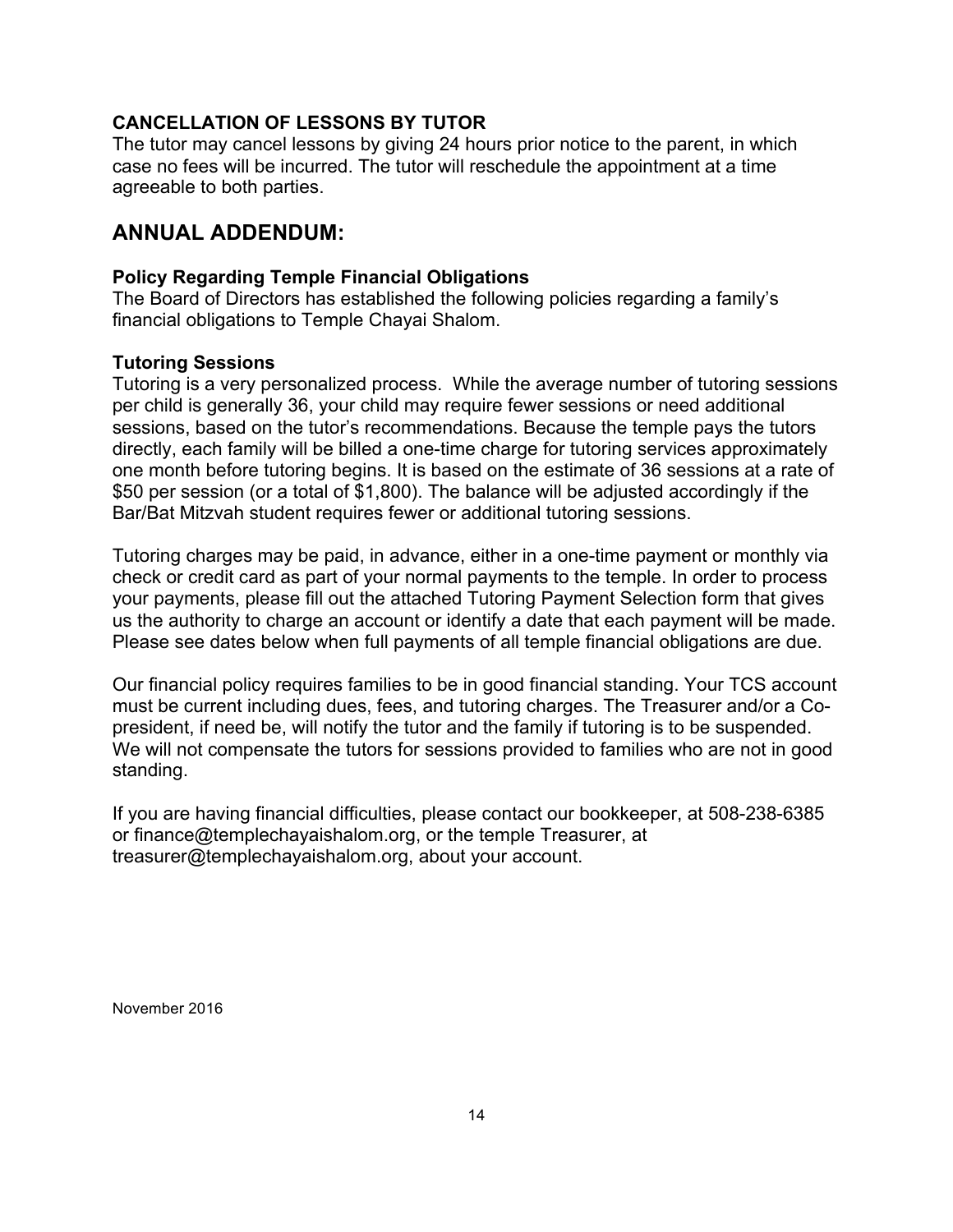### **Bar/Bat Mitzvah Service Dates between July 1st and December 31st:**

- It is critical that all tutoring fees be current since tutoring will be suspended to those in arrears more than 45 days.
- Families are required to pay a minimum of 50% of this fiscal year's annual commitment and religious school fees no later than seven days prior to the event. Any past due amounts must be paid in full.
- The remaining 50% must be paid by credit card over the remaining five-month period (January to May) in five equal installments.

### **Bar/Bat Mitzvah Service Dates between January 1st and June 30th:**

• Families will make normal payments throughout the year (monthly, quarterly, or annually). However, your total balance will be due no later than seven days prior to your event. It is critical that all tutoring fees be current since tutoring will be suspended for those in arrears more than 45 days.

**Note**: The final Bar/Bat Mitzvah walk-through/rehearsal scheduled prior to the event will not take place unless full payment has been received as per the TCS policies detailed above.

### **Fees:**

The Board of Directors of Temple Chayai Shalom has established a usage fee for all B'nai Mitzvah families to cover cleaning and set up inside the temple building of \$250 per family for a partnered B'nai Mitzvah or \$300 for a single Bar/Bat Mitzvah. This fee will be on your invoice the year of your simcha.

**KASHRUT POLICY** (approved by Temple Chayai Shalom Board 4/13/11) The kashrut policy of a congregation not only deals with the food that is served, but, just as importantly, it speaks to the values of the community. Temple Chayai Shalom is built on the traditions of the Jewish people, and food has always played an important role in Jewish ritual and celebration. Food connects us to our ancestors, to holidays, and to one another.

Jewish eating customs assert the holiness of food and guide us as we determine what we eat. This Kashrut Policy of Temple Chayai Shalom is meant to be inclusive of all people by offering a kosher option and by excluding such serious allergens as peanuts.

We support Israel by serving Israeli products when appropriate; we support the ethical production of food; and we recognize the need for educating our members about this policy.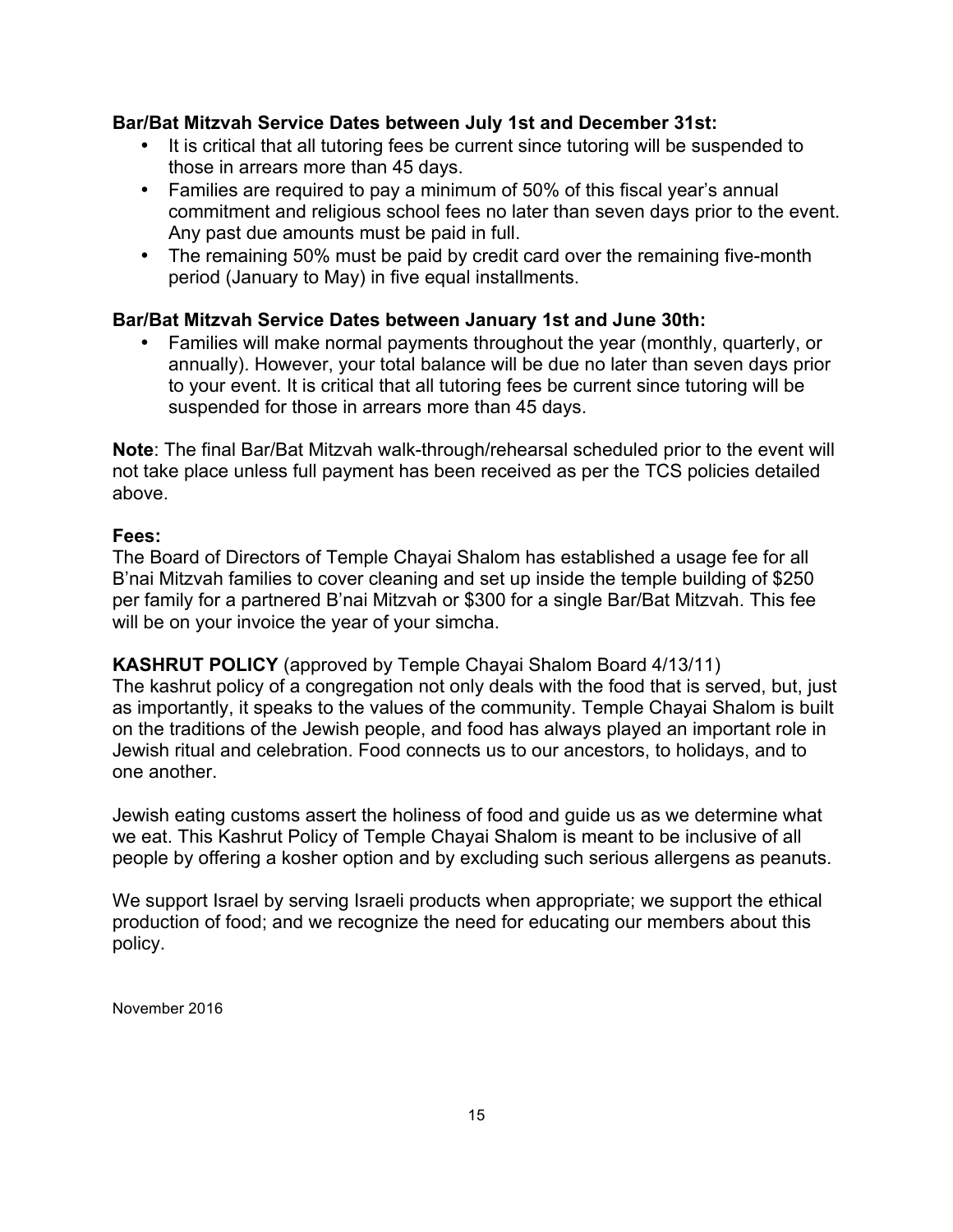Inside the TCS building, we maintain a dairy facility. If a family wants to serve a meat meal in the temple building, that meal must be kosher. For specific guidelines, please check with the Rabbi, the president of the congregation, or the Ritual Committee chairperson.

### **INFORMATION ON HONORS**

Mazal Tov as you enter this exciting time! By the time you are looking at this document you are likely thinking about and planning the details for the day of your child's bar/bat mitzvah.

We receive many questions regarding roles that families and friends might take during the service. Here are a few items to take into consideration. Any thoughts and plans should be discussed with your tutor and/or the Rabbi and will need to be coordinated with the family you are partnered with (if applicable).

### **Honors**

Adult Jewish family and friends may:

- Be called to the *bimah* for an *aliyah* please obtain full Hebrew names
- Read from the Torah (discuss this well in advance with the Rabbi)
- Open the ark
- Lift the Torah (*hagbah*) **\***
- Dress the Torah (*gelilah*) \*

Note: all Jewish participants (over bar/bat mitzvah age) are requested to wear a *tallit* when they are on the *bimah*. All men and women are encouraged to wear a kippah (yarmulke).

*\* Video instruction is available to assist/demonstrate these honors.*

If a parent is not Jewish:

- May stand with Jewish parent/partner when he/she is called to the *bimah* for an *aliyah* (prayer before and after the Torah reading)
- May stand with Jewish partner when the Torah is passed from generation to generation (Midor L'dor)
- May walk in procession when the child carries Torah around the sanctuary
- May deliver parents' speech or blessing
- May read an English passage or poem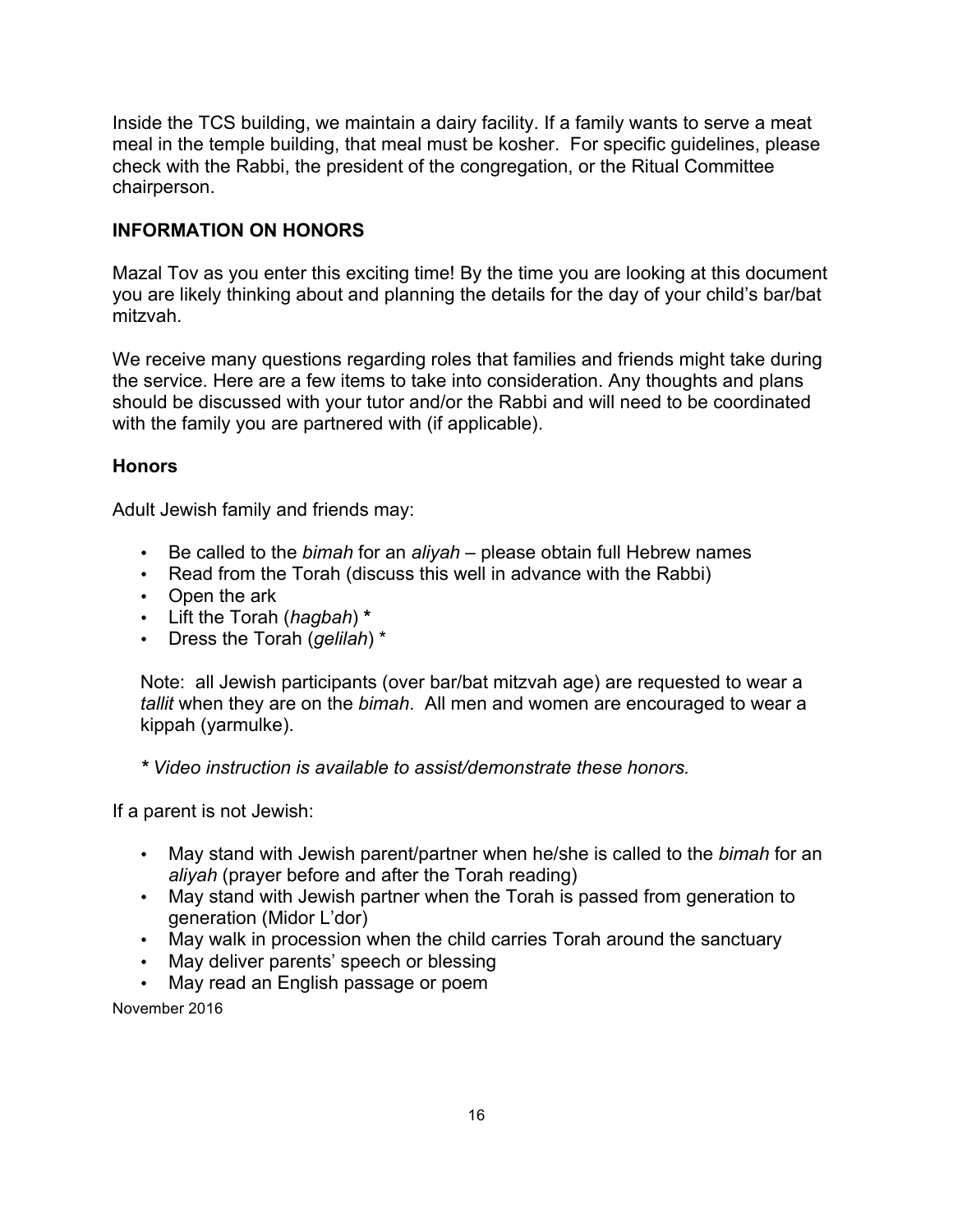- May open the ark
- May participate in presenting the tallit to son/daughter

If a Grandparent(s) is/are not Jewish:

- May participate in presenting the tallit to the child
- May walk in procession when the child carries the Torah around the sanctuary
- May read English passage or poem
- May open the ark

If a relative or friend is not Jewish

- May read English passage or poem
- May open the ark

Children who are relatives or close family friends may:

- Help to pass out candy
- Dress the Torah (*gelilah*) (Jewish family only older children only)
- Open the ark (older children only)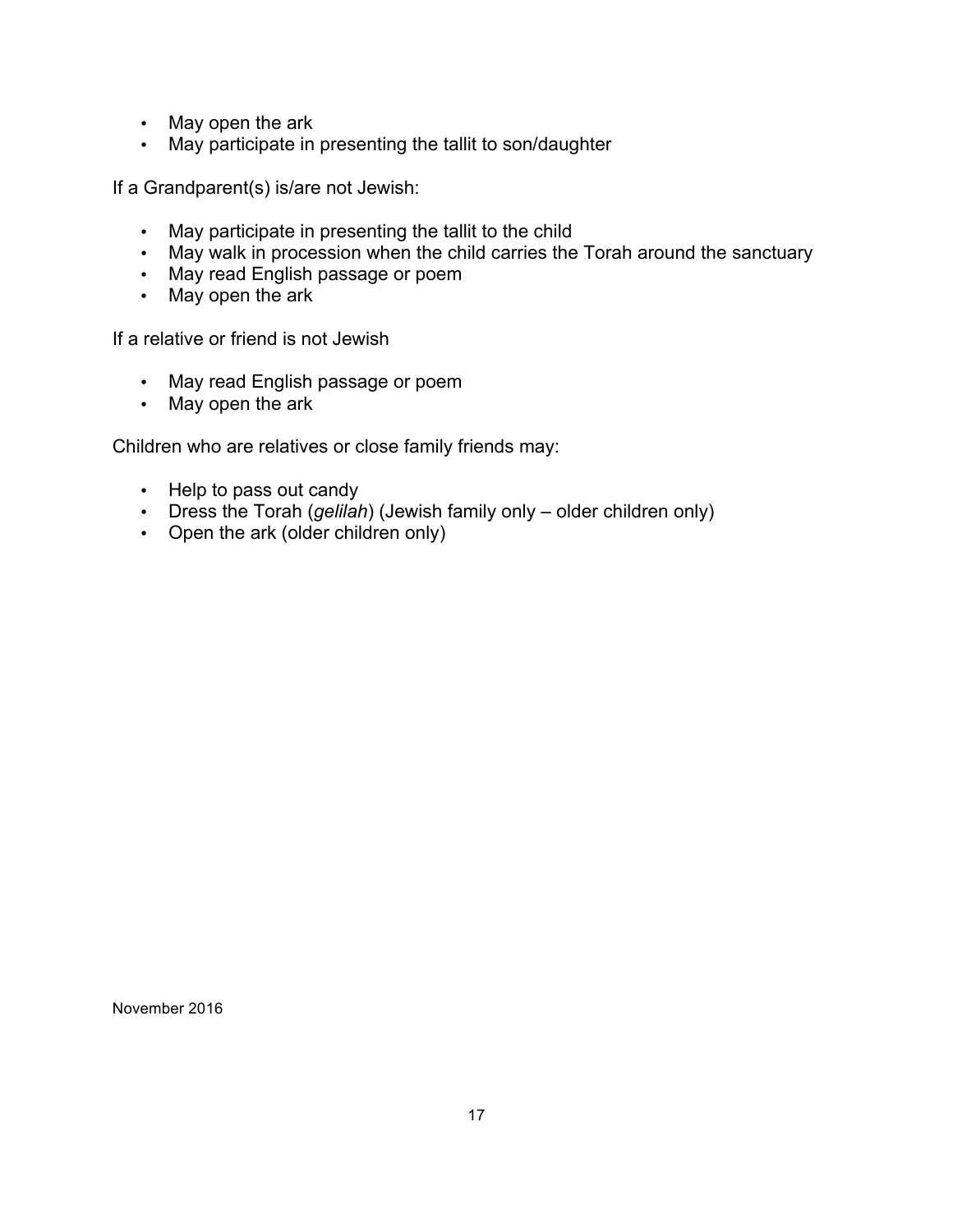# *Temple Chayai Shalom Photography Guidelines*

Pictures and video on Shabbat (Friday and Saturday) or Holiday evenings:

Pictures may be taken in our building and on our grounds before sunset on Friday and before evening services have begun. On Saturday, pictures may be taken in our building and on our grounds until 30 minutes before the start of the service. Please remove all photography equipment within one half hour of the start of the service.

#### **Video**

- With advance permission, a video camera may be set up in the Rabbi's office, and should be in place within 30 minutes of the start of the service. The camera is not to be moved during the course of the service. The videographer will be asked to leave the office 25 minutes before the service start time so that the Rabbi can use the office to meet with the family. He/she can return as the service is about to start.
- Please remember that you are in the Rabbi's office and treat the Rabbi's property with respect.

#### **Pictures in the Sanctuary**

- Please do not open the ark or touch the Torah scrolls. The Rabbi or a board member will take a Torah scroll out of the ark for photos.
- If it is a shared Bar/Bat Mitzvah service, there may be another family taking pictures as well; please plan accordingly.
- Please do not stand on the furniture.
- The microphones on the podium are fragile; please handle them gently.
- If you move anything, please make sure that it is back in its original location at the start of the service.

Out of respect for our customs, male photographers and videographers are requested to cover their heads while in the building. Kippot are located in the lobby.

If photographs are going to be taken during the week, the sanctuary space has to be reserved in advance. Please contact the TCS Office for availability. A board member or the Rabbi must also be available to assist the family.